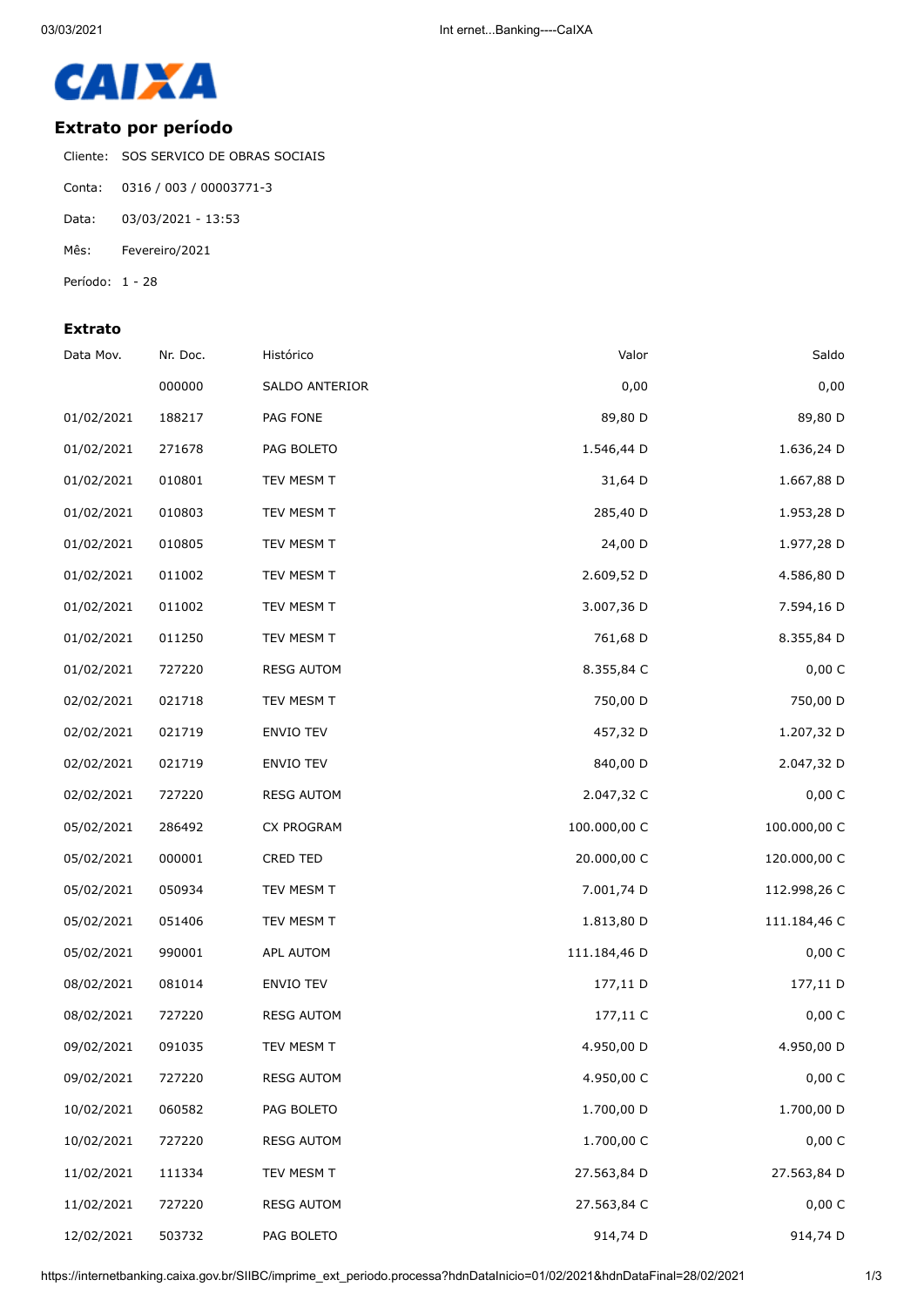| 03/03/2021 |        |                   | Int ernetBanking----CalXA |             |
|------------|--------|-------------------|---------------------------|-------------|
| 12/02/2021 | 727220 | <b>RESG AUTOM</b> | 914,74 C                  | 0,00 C      |
| 17/02/2021 | 532422 | PAG BOLETO        | 341,00 D                  | 341,00 D    |
| 17/02/2021 | 534690 | PAG BOLETO        | 802,95 D                  | 1.143,95 D  |
| 17/02/2021 | 727220 | <b>RESG AUTOM</b> | 1.143,95 C                | 0,00 C      |
| 18/02/2021 | 129507 | PAG FONE          | 223,78 D                  | 223,78 D    |
| 18/02/2021 | 520939 | PAG BOLETO        | 1.115,67 D                | 1.339,45 D  |
| 18/02/2021 | 525925 | PAG BOLETO        | 616,00 D                  | 1.955,45 D  |
| 18/02/2021 | 017565 | TEV MESM T        | 271,08 D                  | 2.226,53 D  |
| 18/02/2021 | 017567 | TEV MESM T        | 254,88 D                  | 2.481,41 D  |
| 18/02/2021 | 017572 | TEV MESM T        | 480,00 D                  | 2.961,41 D  |
| 18/02/2021 | 017573 | TEV MESM T        | 100,00 D                  | 3.061,41 D  |
| 18/02/2021 | 017580 | TEV MESM T        | 180,00 D                  | 3.241,41 D  |
| 18/02/2021 | 017753 | TEV MESM T        | 761,68 D                  | 4.003,09 D  |
| 18/02/2021 | 017754 | TEV MESM T        | 674,13 D                  | 4.677,22 D  |
| 18/02/2021 | 017755 | TEV MESM T        | 65,80 D                   | 4.743,02 D  |
| 18/02/2021 | 017758 | TEV MESM T        | 241,96 D                  | 4.984,98 D  |
| 18/02/2021 | 017759 | TEV MESM T        | 220,40 D                  | 5.205,38 D  |
| 18/02/2021 | 017760 | TEV MESM T        | 95,00 D                   | 5.300,38 D  |
| 18/02/2021 | 017780 | TEV MESM T        | 36,00 D                   | 5.336,38 D  |
| 18/02/2021 | 017804 | TEV MESM T        | 362,77 D                  | 5.699,15 D  |
| 18/02/2021 | 017805 | TEV MESM T        | 89,22 D                   | 5.788,37 D  |
| 18/02/2021 | 727220 | <b>RESG AUTOM</b> | 5.788,37 C                | 0,00 C      |
| 19/02/2021 | 190833 | TEV MESM T        | 802,00 D                  | 802,00 D    |
| 19/02/2021 | 727220 | <b>RESG AUTOM</b> | 802,00 C                  | 0,00 C      |
| 22/02/2021 | 794642 | PAG BOLETO        | 484,00 D                  | 484,00 D    |
| 22/02/2021 | 221438 | ENVIO TEV         | 1.300,00 D                | 1.784,00 D  |
| 22/02/2021 | 727220 | <b>RESG AUTOM</b> | 1.784,00 C                | 0,00 C      |
| 23/02/2021 | 231338 | TEV MESM T        | 790,00 D                  | 790,00 D    |
| 23/02/2021 | 727220 | <b>RESG AUTOM</b> | 790,00 C                  | 0,00 C      |
| 25/02/2021 | 264341 | PAG BOLETO        | 341,00 D                  | 341,00 D    |
| 25/02/2021 | 727220 | <b>RESG AUTOM</b> | 341,00 C                  | 0,00 C      |
| 26/02/2021 | 003265 | TEV MESM T        | 2.399,97 D                | 2.399,97 D  |
| 26/02/2021 | 003266 | TEV MESM T        | 1.008,22 D                | 3.408,19 D  |
| 26/02/2021 | 003267 | TEV MESM T        | 4.290,33 D                | 7.698,52 D  |
| 26/02/2021 | 003268 | TEV MESM T        | 2.284,13 D                | 9.982,65 D  |
| 26/02/2021 | 003269 | TEV MESM T        | 977,07 D                  | 10.959,72 D |
| 26/02/2021 | 003270 | TEV MESM T        | 2.008,23 D                | 12.967,95 D |
| 26/02/2021 | 003271 | TEV MESM T        | 1.749,03 D                | 14.716,98 D |
| 26/02/2021 | 003273 | TEV MESM T        | 1.624,34 D                | 16.341,32 D |